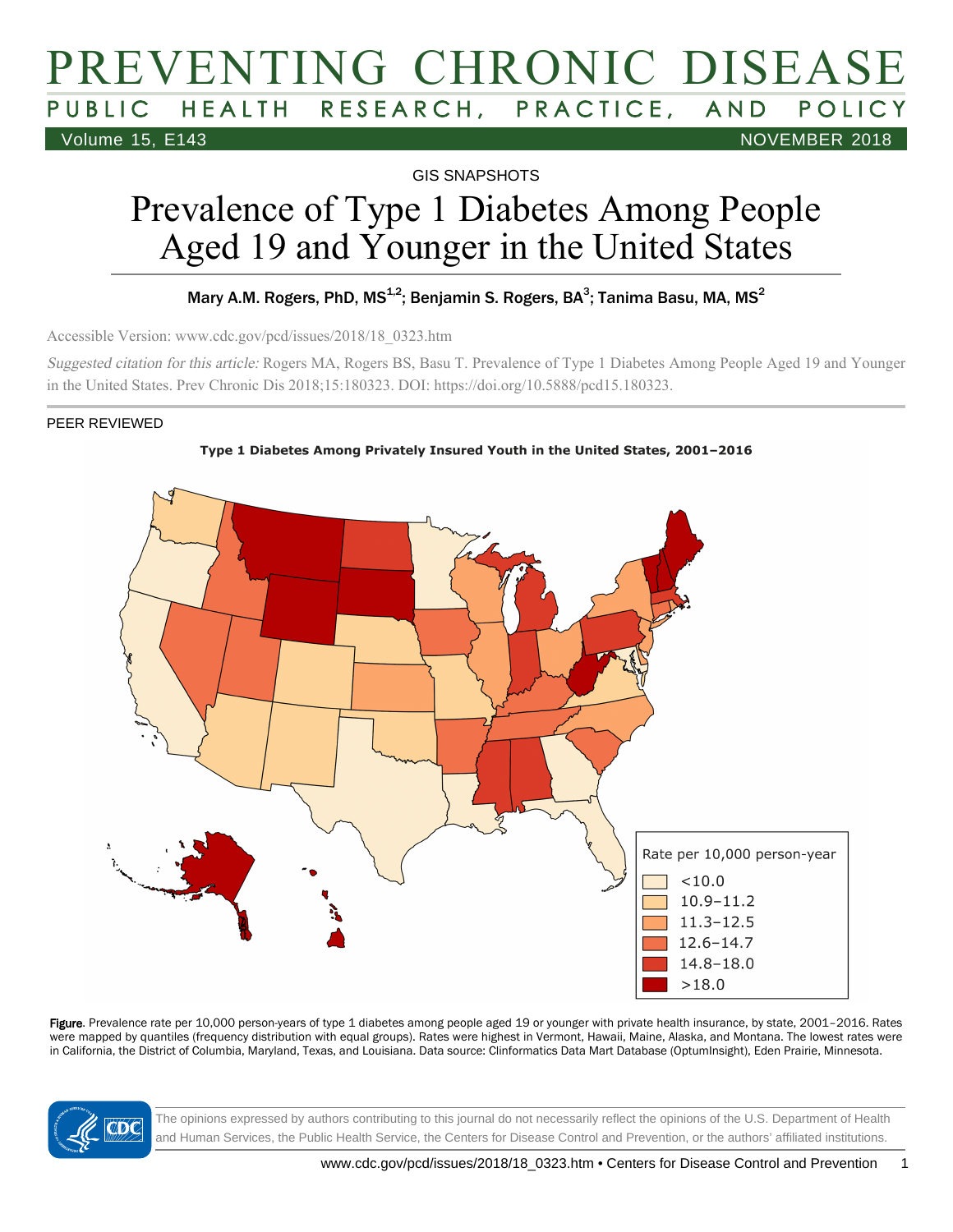### Background

Large national surveys that use telephone or in-person interviews have been the source of population-based estimates of diabetes prevalence (1,2). Such surveys in the United States usually do not distinguish between types of diabetes; therefore, maps of type 1 diabetes have been difficult to generate. The advent of large, nationwide databases from health insurers has enabled researchers to investigate geographic variations in disease among the privately insured population. By using such a database, we designed an epidemiologic study to examine the prevalence of type 1 diabetes among people aged 19 or younger across all 50 states and Washington, DC.

### Data Sources and Map Logistics

We used data from January 1, 2001, through June 30, 2016, from the Clinformatics Data Mart Database (OptumInsight). This nationwide database contains integrated longitudinal health information on 73 million Americans with private health insurance, including demographic data, membership information, prescription medications, and outpatient and inpatient services.

We determined eligibility criteria for type 1 diabetes by using a validated procedure (3). First, data on people with a ratio of 0.6 or more type 1 diabetes diagnoses to type 2 diagnoses were extracted from inpatient and outpatient files. This algorithm had a positive predictive value of 98.7% for detecting type 1 diabetes (3). Second, people without any type 2 diabetes diagnosis and with only type 1 diagnoses were extracted; this algorithm had a positive predictive value of 99.3% for ascertaining type 1 diabetes (3).

We had no sex or racial/ethnic restrictions. We included only people aged 19 or younger at the time of enrollment in a health insurance plan. Rates were calculated as the total number of diagnoses of type 1 diabetes in a state from 2001 through 2016 (numerator) divided by the person-years of the underlying insured members in each state during the same period (denominator). Prevalence rates were expressed as cases (both existing and incident) per 10,000 person-years. Because this database constitutes a sample of people with private health insurance in each of the 50 states and the District of Columbia, we estimated the number of people aged 19 or younger with type 1 diabetes in the reference population (privately insured) for each state in 2015 by using the state-specific prevalence rates and the number of people aged 19 or younger with private health insurance in each state (4). Analyses were conducted by using Stata/MP version 15.1 (StataCorp LLC) and mapped by using QGIS Geographic Information System, version 2.18 (QGIS.org).

## Highlights

In our nationwide sample of people covered by private health insurance from 2001 through 2016, we identified 45,047 people aged 19 or younger who had type 1 diabetes. Vermont had the highest prevalence rate of type 1 diabetes (79.6/10,000 personyears) followed by Hawaii, Maine, Alaska, Montana, South Dakota, Wyoming, and New Hampshire (Table). The lowest prevalence rates of type 1 diabetes among people aged 19 or younger were in California, the District of Columbia, Maryland, Texas, and Louisiana. We found a 14.7-fold difference in prevalence rates across all 50 states (79.6/5.4). States with large populations had the greatest number of privately insured young people with type 1 diabetes, with Pennsylvania, Texas, New York, California, Michigan, Illinois, Florida, and Ohio ranking the highest (Table).

#### Action

Public health efforts to prevent disease and develop interventions often begin with an assessment of where the disease occurs. We conducted a large, nationwide assessment of the prevalence of type 1 diabetes among young people with private health insurance in the United States. We found considerable variation in the prevalence rate of type 1 diabetes across the 50 states, with a nearly 15-fold difference from the highest to lowest prevalence rates. Previously, data from the National Health and Nutrition Examination Survey were used to estimate the prevalence of type 1 diabetes, but with a sample of 123 people with the disorder aged younger than 30, precise state-specific rates could not be calculated (5). In the SEARCH for Diabetes in Youth study, data were collected from locations in only 5 states and from selected Native American sites, not for all 50 states (6). Although our study does include all 50 states, it is important to note that these data represent only children and adolescents with private health insurance. Additional data are needed to assess geographic variation among young people with public health insurance.

Our results suggest that geographic variation in the prevalence rate of type 1 diabetes among young people is different from that of type 2 diabetes (2). Although genetic predisposition plays a role in both types, precipitating factors vary, with autoimmune-related factors being closely associated with type 1 diabetes and lifestyle factors associated with type 2 diabetes (2). The availability of health services, however, is critical for people with either type to prevent long-term complications.

The Patient Protection and Affordable Care Act included provisions to enable people with pre-existing conditions to secure health insurance, which has important implications for those with diabetes (7). The most frequent barriers to health care among

The opinions expressed by authors contributing to this journal do not necessarily reflect the opinions of the U.S. Department of Health and Human Services, the Public Health Service, the Centers for Disease Control and Prevention, or the authors' affiliated institutions.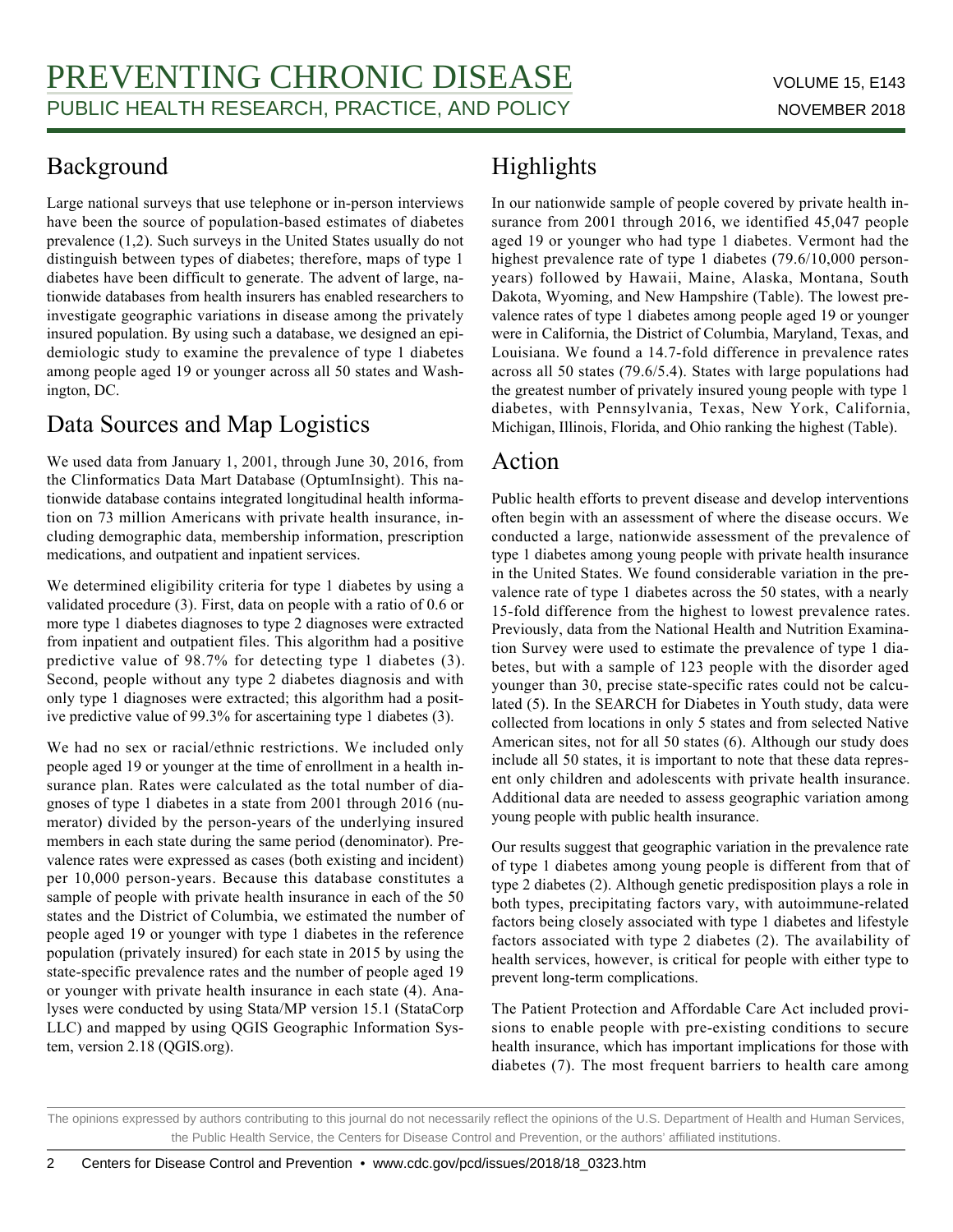young people with type 1 diabetes are cost, communication problems, and obtaining needed information (8). Insurance alone does not eliminate all such barriers but should curtail some, such as cost, although interruptions in insurance remain a concern (9). The frequency of such interruptions varies by state and is associated with 5-fold increases in emergency department visits and hospitalizations (9).

The variation in state-specific prevalence rates of type 1 diabetes is mirrored by state-level variability in services. Not all states mandate that insurers cover diabetes treatment and supplies (10). Alabama, Idaho, North Dakota, and Ohio do not have such mandates. Missouri also does not have a mandate across all insurance policies but requires that insurers offer at least one policy that covers treatment of diabetes (10). Laws relevant to emergency access to insulin also differ; 10 states now allow pharmacists to dispense insulin with an expired prescription in emergency situations. Therefore, one actionable consequence of our study would be to improve state laws and consider federal legislation so that patients with type 1 diabetes are provided the services necessary for optimal health — regardless of the state in which they live.

### Acknowledgments

This study was funded by the National Institutes of Health (grant no. UL1TR000433) to the Michigan Institute for Clinical and Health Research and by the Jaeb Center for Health Research. The funders had no role in the design of the study; in the collection, analysis, and interpretation of data; or in writing the article. No copyrighted surveys, instruments, or tools were used. The authors have no conflicts of interest.

### Author Information

Correspondence: Mary A. M. Rogers, PhD, Research Associate Professor, Department of Internal Medicine, University of Michigan, Bldg 16, Rm 422W North Campus Research Complex, 2800 Plymouth Rd, Ann Arbor, MI 48109. Telephone: 734-647- 8851. Email: maryroge@umich.edu.

Author Affiliations: <sup>1</sup>Department of Internal Medicine, University of Michigan, Ann Arbor, Michigan. <sup>2</sup>Institute of Healthcare Policy and Innovation, University of Michigan, Ann Arbor, Michigan. <sup>3</sup>Department of Geography, Bowling Green State University, Bowling Green, Ohio.

#### References

- 1. Narayan KM, Boyle JP, Thompson TJ, Sorensen SW, Williamson DF. Lifetime risk for diabetes mellitus in the United States. JAMA 2003;290(14):1884–90.
- 2. Centers for Disease Control and Prevention. National diabetes statistics report, 2017. Atlanta (GA): Centers for Disease Control and Prevention, US Department of Health and Human Services; 2017.
- 3. Zhong VW, Pfaff ER, Beavers DP, Thomas J, Jaacks LM, Bowlby DA, et al.; Search for Diabetes in Youth Study Group. Use of administrative and electronic health record data for development of automated algorithms for childhood diabetes case ascertainment and type classification: the SEARCH for Diabetes in Youth Study. Pediatr Diabetes 2014;15(8):573–84.
- US Census Bureau. American Community Survey. TABLE 4. HIC-5\_ACS. Health insurance coverage status and type of coverage by state. https://www2.census.gov/programs-surveys/ demo/tables/health-insurance/time-series/acs/hic05\_acs.xls. Accessed July 24, 2018.
- 5. Menke A, Orchard TJ, Imperatore G, Bullard KM, Mayer-Davis E, Cowie CC. The prevalence of type 1 diabetes in the United States. Epidemiology 2013;24(5):773–4.
- 6. Dabelea D, Mayer-Davis EJ, Saydah S, Imperatore G, Linder B, Divers J, et al.; SEARCH for Diabetes in Youth Study. Prevalence of type 1 and type 2 diabetes among children and adolescents from 2001 to 2009. JAMA 2014;311(17):1778–86.
- 7. Obama B. United States health care reform: progress to date and next steps. JAMA 2016;316(5):525–32.
- 8. Valenzuela JM, Seid M, Waitzfelder B, Anderson AM, Beavers DP, Dabelea DM, et al.; SEARCH for Diabetes in Youth Study Group. Prevalence of and disparities in barriers to care experienced by youth with type 1 diabetes. J Pediatr 2014; 164(6):1369–75.e1.
- 9. Rogers MAM, Lee JM, Tipirneni R, Banerjee T, Kim C. Interruptions in private health insurance and outcomes in adults with type 1 diabetes: a longitudinal study. Health Aff (Millwood) 2018;37(7):1024–32.
- 10. National Conference of State Legislatures. Diabetes health coverage: state laws and programs. http://www.ncsl.org/ research/health/diabetes-health-coverage-state-laws-andprograms.aspx. Accessed July 24, 2018.

The opinions expressed by authors contributing to this journal do not necessarily reflect the opinions of the U.S. Department of Health and Human Services, the Public Health Service, the Centers for Disease Control and Prevention, or the authors' affiliated institutions.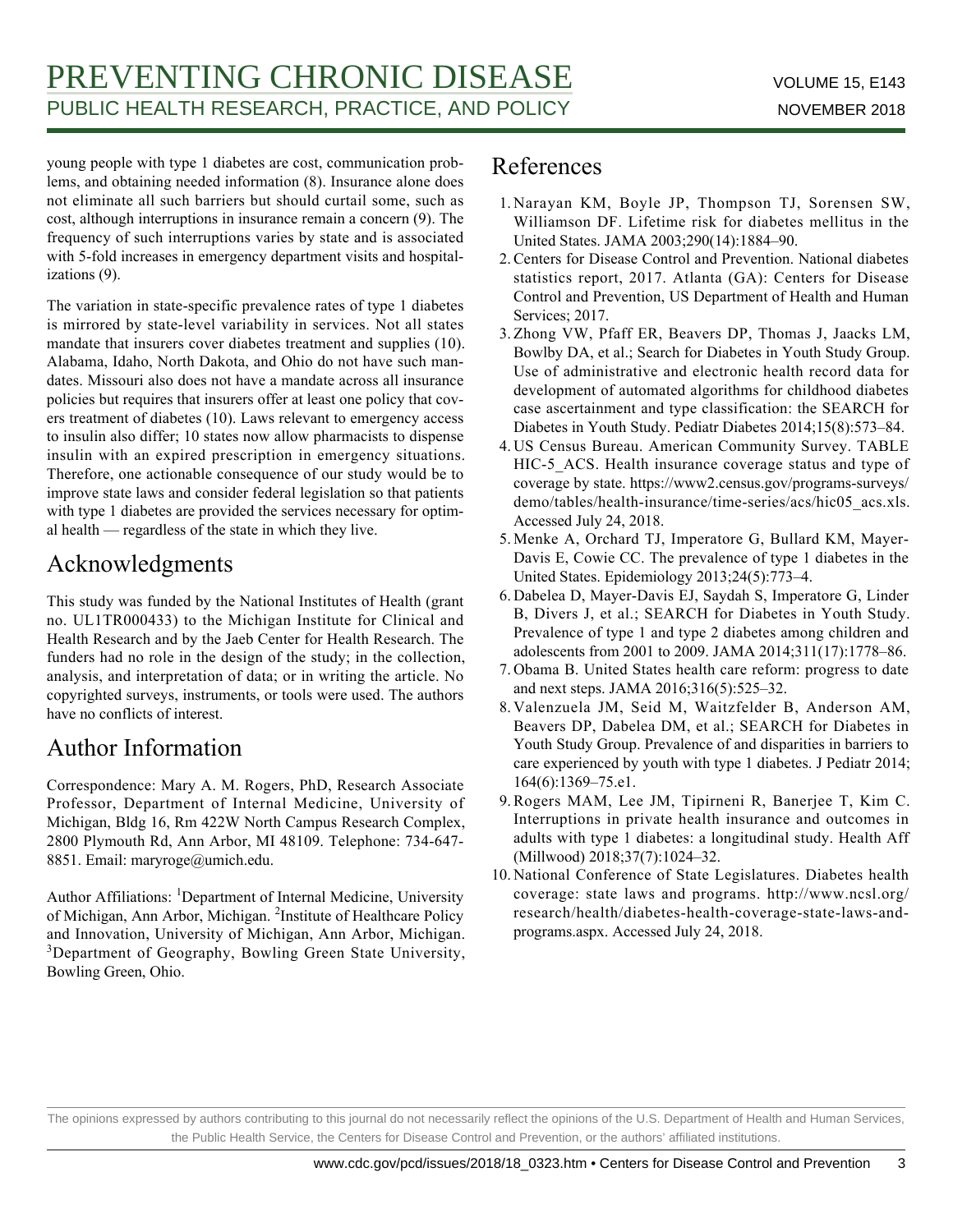### Table

#### Table. Prevalence Rate and Number of People Aged 19 or Younger With Type 1 Diabetes, Ranked by State, United States 2001–2016

| Prevalence Rate per 10,000 Person-Years, 2001-2016 |                |                                 | Number, 2015 <sup>a</sup> |        |
|----------------------------------------------------|----------------|---------------------------------|---------------------------|--------|
| Rank                                               | <b>State</b>   | Rate (95% Confidence Interval)  | <b>State</b>              | Number |
| $\mathbf 1$                                        | Vermont        | 79.6 (43.5-133.6) Pennsylvania  |                           | 3,540  |
| $\overline{2}$                                     | Hawaii         | 41.5 (15.2-90.3) Texas          |                           | 3,480  |
| 3                                                  | Maine          | 40.0 (29.3-53.4) New York       |                           | 3,230  |
| $\overline{4}$                                     | Alaska         | 27.5 (18.0-40.3) California     |                           | 3,030  |
| 5                                                  | Montana        | 26.8 (19.5-35.9) Michigan       |                           | 2,450  |
| 6                                                  | South Dakota   | 22.5 (16.7-29.8) Illinois       |                           | 2,360  |
| $\overline{7}$                                     | Wyoming        | 20.7 (15.5-27.1) Florida        |                           | 2,250  |
| 8                                                  | New Hampshire  | 18.6 (15.4-22.3) Ohio           |                           | 2,230  |
| 9                                                  | West Virginia  | 18.2 (14.9-22.1) New Jersey     |                           | 1,770  |
| 10                                                 | Pennsylvania   | 17.8 (16.5-19.2) Indiana        |                           | 1,640  |
| 11                                                 | Alabama        | 16.4 (14.8-18.0) Massachusetts  |                           | 1,630  |
| 12                                                 | Michigan       | 15.7 (14.6-16.8) North Carolina |                           | 1,570  |
| 13                                                 | North Dakota   | 15.3 (11.8-19.4) Georgia        |                           | 1,390  |
| 14                                                 | Indiana        | 14.9 (13.9-15.9) Virginia       |                           | 1,370  |
| 15                                                 | Mississippi    | 14.9 (13.2-16.6) Tennessee      |                           | 1,250  |
| 16                                                 | Massachusetts  | 14.8 (13.5-16.1) Washington     |                           | 1,220  |
| 17                                                 | South Carolina | 14.7 (13.2-16.3) Wisconsin      |                           | 1,130  |
| 18                                                 | Kentucky       | 14.7 (13.5-15.9) Alabama        |                           | 1,110  |
| 19                                                 | Idaho          | 14.6 (12.4-17.1) Arizona        |                           | 1,080  |
| 20                                                 | Nevada         | 14.6 (12.9-16.4) Missouri       |                           | 1,060  |
| 21                                                 | lowa           | $13.8(12.5 - 15.3)$ Utah        |                           | 1,010  |
| 22                                                 | Connecticut    | 13.6 (12.3-15.0) Minnesota      |                           | 990    |
| 23                                                 | Tennessee      | 13.3 (12.4-14.2) South Caroline |                           | 970    |
| 24                                                 | Utah           | 13.2 (12.3-14.1) Colorado       |                           | 960    |
| 25                                                 | Arkansas       | 12.7 (11.3-14.2) Kentucky       |                           | 930    |
| 26                                                 | Kansas         | 12.5 (11.4-13.7) Hawaii         |                           | 890    |
| 27                                                 | Delaware       | 12.4 (9.3-16.2) Maryland        |                           | 810    |
| 28                                                 | Rhode Island   | 12.2 (11.1-13.3) Connecticut    |                           | 790    |
| 29                                                 | Ohio           | $11.9(11.5 - 12.3)$ lowa        |                           | 780    |
| 30                                                 | New Jersey     | 11.8 (11.1-12.5) Maine          |                           | 730    |
| 31                                                 | Illinois       | $11.7 (11.1 - 12.3)$ Kansas     |                           | 660    |
| 32                                                 | North Carolina | 11.7 (11.1-12.2) Vermont        |                           | 640    |
| 33                                                 | New York       | $11.3(10.6 - 11.9)$ Nevada      |                           | 640    |
| 34                                                 | Wisconsin      | 11.3 (10.7-11.8) Louisiana      |                           | 590    |

 $^a$  Estimated number of people aged 19 or younger with type 1 diabetes and private health insurance in 2015.

(continued on next page)

The opinions expressed by authors contributing to this journal do not necessarily reflect the opinions of the U.S. Department of Health and Human Services, the Public Health Service, the Centers for Disease Control and Prevention, or the authors' affiliated institutions.